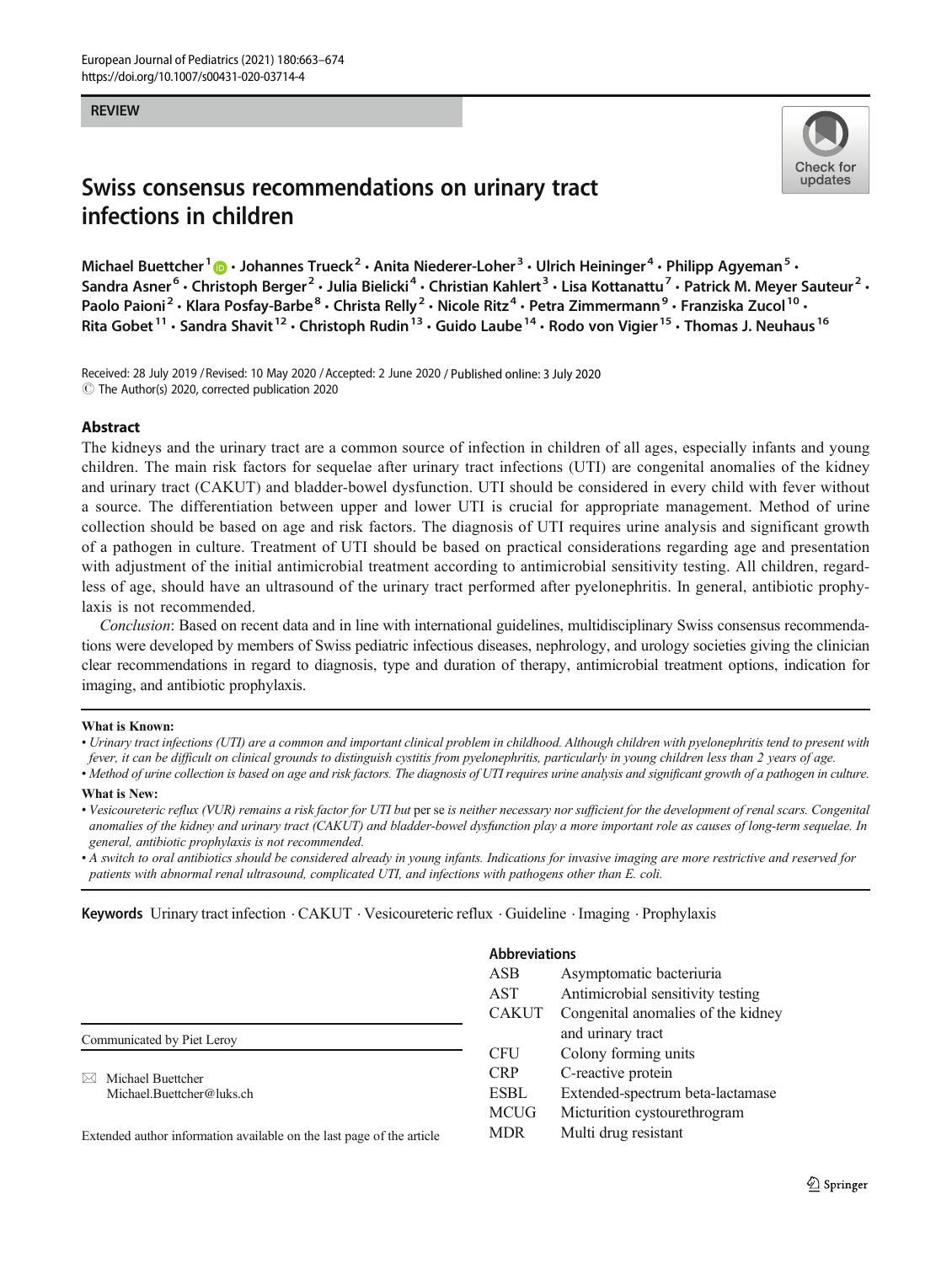| Midstream urine         |
|-------------------------|
| Procalcitonin           |
| Urinary tract infection |
| Vesicoureteric reflux   |
|                         |

# Introduction

The kidneys and the urinary tract are a common source of infection in children of all ages, especially infants and young children. Acute upper urinary tract infections (UTIs; pyelonephritis) may lead to substantial morbidity  $[1-3]$  $[1-3]$  $[1-3]$  $[1-3]$  $[1-3]$ . UTIs per se are only responsible for a small extent for future morbidity, e.g., arterial hypertension or chronic kidney disease [\[4](#page-8-0)]. The main risk factor for these sequelae is congenital anomalies of the kidney and urinary tract (CAKUT) [[5\]](#page-8-0). The last Swiss consensus recommendations on UTI were published in 2013 [\[6](#page-8-0)]. Based on recent data and in line with international guidelines [[7](#page-8-0), [8\]](#page-8-0), the Swiss recommendations have now been updated in regard to approaches to diagnosis  $[9-11]$  $[9-11]$  $[9-11]$ , type and duration of antimicrobial treatment  $[9-14]$  $[9-14]$  $[9-14]$  $[9-14]$  $[9-14]$ , indications for imaging  $[15, 16]$  $[15, 16]$  $[15, 16]$  $[15, 16]$ , and antibiotic prophylaxis  $[17–20]$  $[17–20]$  $[17–20]$ . As the age of the patient at presentation is an important factor regarding clinical management, specific recommendations are, where relevant, stratified by age. European guidelines on UTI management in children were published in 2015 by Stein et al. [\[21\]](#page-9-0). We have therefore aimed to provide up-to-date recommendations for UTI management for Switzerland but also for anyone who is managing children with UTI.

### Methods

The consensus recommendations were developed by members of the Swiss Working Group of Paediatric Nephrology (SAPN), the Pediatric Infectiology Group Switzerland (PIGS), and the Swiss Society for Paediatric Urology (SwissPU), who are experts on the management of UTI to form the recommendations committee.

The following aspects have been the focus of the current recommendations, giving added value to the clinician looking after children with suspected or confirmed UTI:

- The method of urine collection, including non-invasive methods for fast mid-stream urine sampling
- The use of ultrasound (US), voiding cystourethrogram (VCUG), and additional imaging modalities including functional MR-urography in the setting of UTI in children
- & Age-appropriate indications for parenteral antibacterial treatment, including the switch to oral and total length of treatment
- The indications for antibacterial prophylaxis

The management of risk factors including bowel dysfunction for UTI and diagnosis thereof

Based on the above aspects, the review of the literature (publications up to December 2019) was performed on PubMed, Embase, and Cochrane. The following search terms were used: UTI, cystitis, pyelonephritis, UTI and/or urine analysis and culture, catheterization, aspiration, MSU, clean catch, ultrasound, MRI, VUR, risk, CAKUT, treatment, prophylaxis, bowel-bladder dysfunction. The online search was filtered for age "birth to 18 years." Only articles including newborns and children up to the age of 16 years were reviewed for the development of these recommendations. The following types of studies were included to answer the clinical questions: randomized controlled trials, cohort and case-control studies, and case series. If available, all of these study types were included. Data relevant to the clinical questions were extracted from the studies to answer the questions. Recommendations were then formulated. A consensus decision was adopted when evidence was low. In these cases, all relevant papers and statements were discussed by all the authors until a consensus was achieved. The individual recommendations were graded according to the level of evidence using the GRADE method [\[22\]](#page-9-0) defining the evidence quality (high, moderate, low, or very low) and including a recommendation grade (weak or strong).

### Aim

These recommendations are aimed at health care professionals working in the hospital or out-patient setting. They give guidance on the optimal management (workup, diagnosis, treatment, and follow-up) of children with suspected and confirmed UTI as first or recurrent event. They are aimed at all age groups from neonates to adolescents up to 16 years with and without pre-existing risk factors for the development of UTI including also children with underlying CAKUT. The recommendations do not apply to children with known primary or secondary immunodeficiency or hospital-acquired UTI.

#### Recommendation no. 1: Clinical suspicion of UTI

### UTI should be considered in every child with fever without source (evidence quality: high; recommendation: strong)

For the investigation of UTI, a systematic approach is particularly important in newborns and children under 2 years presenting with fever. This age group commonly lacks typical clinical signs (see recommendation no. 2). In addition, UTI in newborns and infants can also be associated with poor feeding, failure to thrive, lethargy, or irritability, even without fever. UTI is defined as the presence of clinical signs and symptoms in combination with pyuria and significant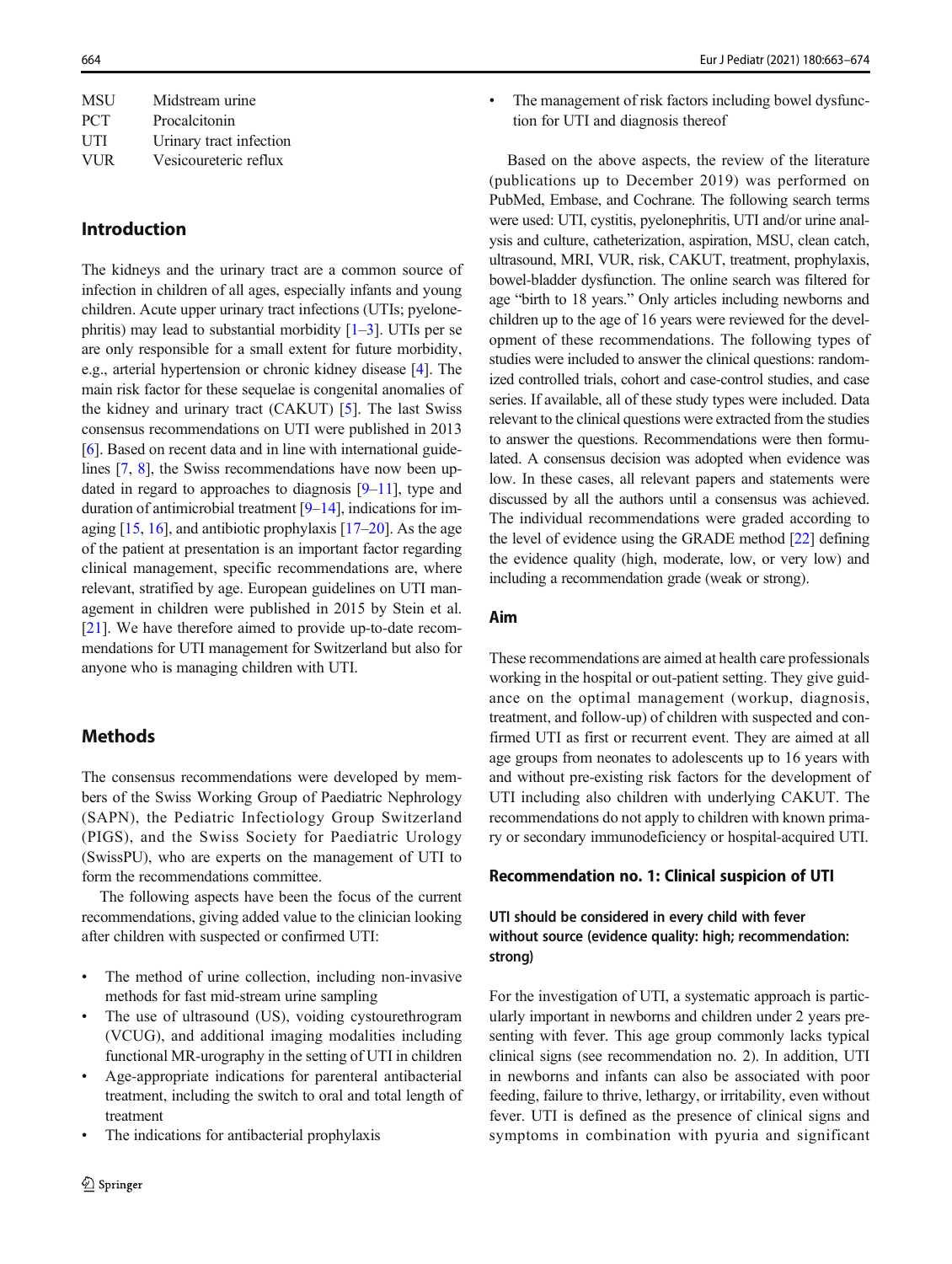bacteriuria. Details and special situations are described in the following recommendations.

There are a number of pre-existing factors which increase the risk of developing UTI:

- Congenital anomalies of the kidney and/or urinary tract (CAKUT), diagnosed antenatally or postnatally
- Family history of vesicoureteric reflux (VUR) or renal disease
- Uncircumcised male infants
- Abnormal urine flow or dysfunctional voiding
- Constipation
- History suggesting previous UTI or confirmed recurrent **ITTI**

## Recommendation no. 2: Differentiation between upper and lower UTI

### The differentiation between upper (pyelonephritis) and lower (cystitis) UTI is crucial for appropriate management (evidence quality: high; recommendation: strong)

The classic clinical signs and symptoms of UTI are pollakisuria, dysuria, loin tenderness, and fever. Infants and children who have bacteriuria and fever should be considered having acute pyelonephritis rather than cystitis. Fever may be absent in children  $<$  2 years of age while other non-specific signs and symptoms as specified in recommendation no. 1 may be present. Hence, in children  $<$  2 years of age, the presence of pyelonephritis should be assumed in case of doubt. Lower UTI is particularly common in girls > 2 years of age. A diagnosis of cystitis can be considered in these children when presenting with dysuria, pollakisuria, and bacteriuria; fever and loin tenderness, however, are not present (see recommendation no 4). Regarding inflammatory markers to rule in or rule out pyelonephritis, there is no robust evidence [\[23](#page-9-0)]. However, repeatedly low levels of inflammatory markers such as C-reactive protein (CRP < 20 mg/l) or procalcitonin (PCT  $< 0.5 \mu g/l$ ) make the diagnosis of pyelonephritis less likely [\[24\]](#page-9-0). Ultrasound of the urinary tract is neither able to prove nor exclude the presence of pyelonephritis.

#### Recommendation no. 3: Methods of urine collection

In infants and toddlers, bladder catheterization and suprapubic aspiration are recommended methods of urine collection and are considered the "gold standard" for a reliable UTI diagnosis (evidence quality: high; recommendation: strong)

Bladder catheterization is performed more frequently than suprapubic aspiration. It is considered safe, and the risk of

causing an infection is low. As the catheterization of males can be difficult, it should be performed or supervised by an experienced health care professional. When considering either of these methods, pre-interventional ultrasound guidance is helpful in assessing the presence of urine in the bladder. Collection of midstream urine (MSU) is the preferred method in cooperative children with established bladder control and following appropriate instruction. A "clean catch" urine sample represents a valid alternative in infants and younger children. Here, the mid urine stream is caught by the parents or health care professional after peri-genital cleaning with sterile water or normal saline and waiting for the void. Non-invasive stimulation (bladder tapping with or without massage of the sacral area) trigger faster samples [\[25,](#page-9-0) [26](#page-9-0)]. The method of collection is an important factor when interpreting results from urine analysis as MSU and clean catch have a higher contamination rate compared with catheterization and suprapubic aspiration. Urine collection bags should be used only for excluding UTI. Urine from collection bags should not be sent for urine culture as the urine will usually be contaminated with perineal flora. When a collection bag is used, it is important to attach it only for a short time (15–30 min), remove it immediately after voiding, and analyze the urine without delay. In the case of pathological findings, a second urine sample should be obtained through catheterization, clean catch, or suprapubic aspiration and sent for urine culture before initiation of empiric antibiotic therapy. An overview of age-specific recommendation for urine collection is detailed in Table [1](#page-3-0).

### Recommendation no. 4: Urine analysis and culture, additional laboratory testing

The diagnosis of UTI requires urine analysis and culture. Urine dipstick (leukocyte esterase and nitrite) or microscopy alone is not sufficient to definitively confirm UTI (evidence quality: high; recommendation: strong)

In the primary care setting, dipstick testing represents a fast and convenient and sufficient way to perform urine analysis. In this setting, the additional slight gain in sensitivity of microscopic analysis does not justify the added cost and time. It should be noted that in a few situations dipstick may be false negative (for example negative leucocytes and negative nitrite in children under 3 months of age who have a high voiding frequency or in infections with Enterococcus spp.) [\[27](#page-9-0)]. Dipstick may also be false positive in the context of other situations (e.g., contamination, fever due to a different cause, inflammatory processes) [\[28](#page-9-0)]. In the hospital laboratory, the dipstick can be combined with urine microscopy in order to slightly improve sensitivity. However, the focus here is on the gain in specificity, especially in young infants, as well as the extended microscopic assessment of urine with unclear findings on dipstick testing. Even when both tests are used, the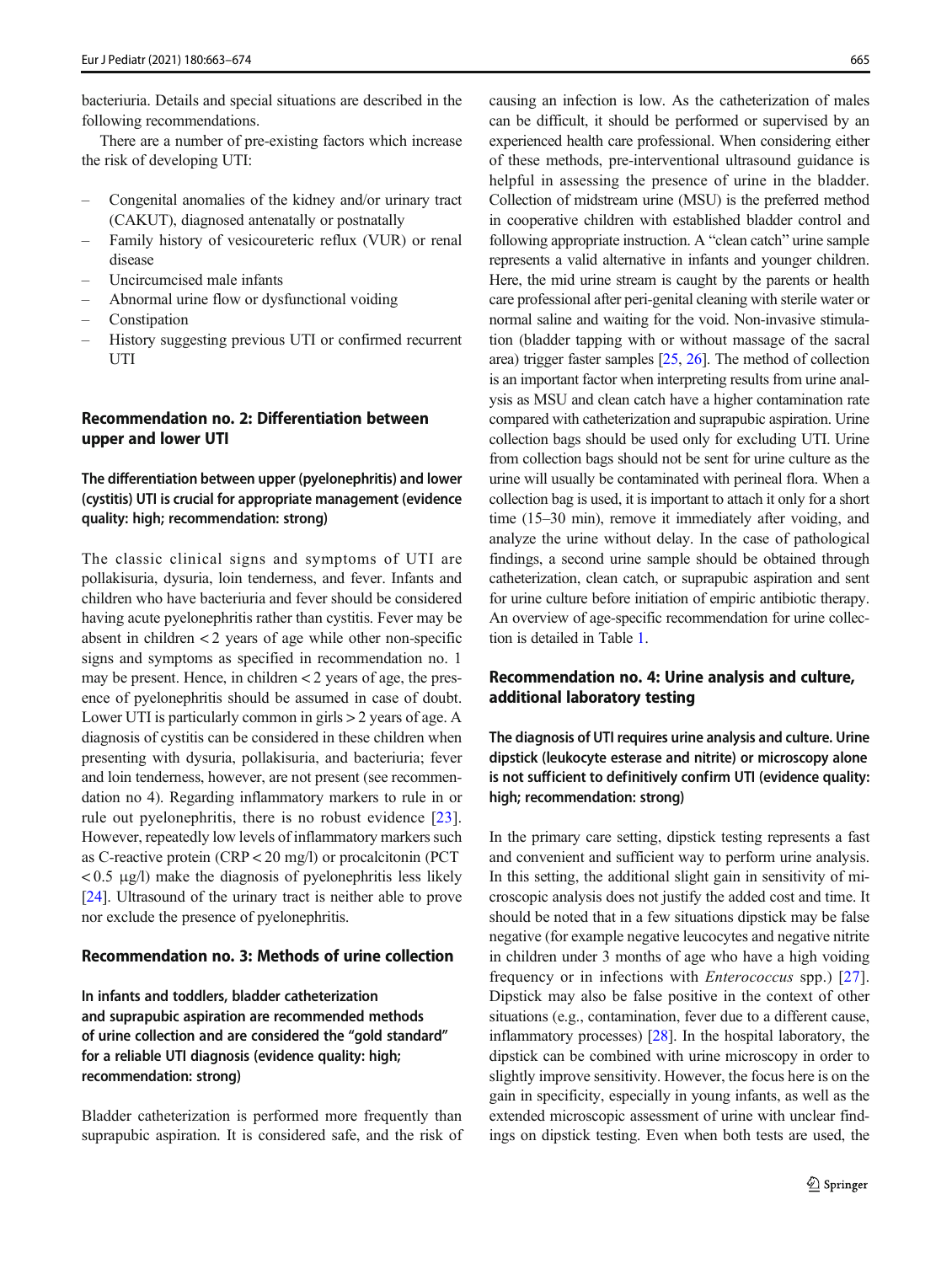#### <span id="page-3-0"></span>Table 1 Summary of UTI management (AST: antimicrobial susceptibility testing)

| A. Procedures and investigations                                             |                                                                                                                                                                                                                                                                  |                                                                                                                                                                                                                                                                                                                                                  |                                                                                                                                                                                                                |                       |  |
|------------------------------------------------------------------------------|------------------------------------------------------------------------------------------------------------------------------------------------------------------------------------------------------------------------------------------------------------------|--------------------------------------------------------------------------------------------------------------------------------------------------------------------------------------------------------------------------------------------------------------------------------------------------------------------------------------------------|----------------------------------------------------------------------------------------------------------------------------------------------------------------------------------------------------------------|-----------------------|--|
|                                                                              |                                                                                                                                                                                                                                                                  |                                                                                                                                                                                                                                                                                                                                                  |                                                                                                                                                                                                                |                       |  |
| Age                                                                          | Choices                                                                                                                                                                                                                                                          | Alternative                                                                                                                                                                                                                                                                                                                                      |                                                                                                                                                                                                                |                       |  |
| Urine collection<br>$\leq$ 90 days<br>$> 90$ days                            | Catheterization/clean catch<br>Clean catch/catheterization                                                                                                                                                                                                       | Suprapubic aspiration<br>Suprapubic aspiration, collection bag (only for exclusion of UTI)                                                                                                                                                                                                                                                       |                                                                                                                                                                                                                |                       |  |
| Urine testing and culture<br>$\leq$ 90 days<br>$> 90$ days                   | Urine analysis and Culture<br>Urine analysis                                                                                                                                                                                                                     |                                                                                                                                                                                                                                                                                                                                                  | Culture if positive dipstick (Leukocyte esterase and/or nitrite) or pyuria on microscopy                                                                                                                       |                       |  |
| Independent of age<br>Septic patient<br>Recurrent UTI                        | Urine analysis and culture<br>Urine analysis and consider<br>culture<br>Clinical signs and symptoms not correlating with urine analysis results: Culture                                                                                                         |                                                                                                                                                                                                                                                                                                                                                  |                                                                                                                                                                                                                |                       |  |
| Additional laboratory testing (to consider)<br>$\leq$ 90 days<br>$> 90$ days | CRP and/or PCT                                                                                                                                                                                                                                                   |                                                                                                                                                                                                                                                                                                                                                  | CRP and/or PCT, complete blood count, blood culture, plasma creatinine, sodium (Na), potassium                                                                                                                 |                       |  |
| Independent of age<br>Septic patient, neonates                               | Full sepsis workup (blood, urine and cerebrospinal fluid<br>investigations and cultures)                                                                                                                                                                         |                                                                                                                                                                                                                                                                                                                                                  |                                                                                                                                                                                                                |                       |  |
| B. Empiric therapy UTI                                                       |                                                                                                                                                                                                                                                                  |                                                                                                                                                                                                                                                                                                                                                  |                                                                                                                                                                                                                |                       |  |
| Fever $(>38 \text{ °C})$<br>Pyelonephritis<br>Treatment duration<br>Route    | $\leq$ 30 days<br>Amoxicillin +<br>aminoglycoside IV<br>$7-10$ days<br>IV<br>Switch to an oral antibiotic<br>may be considered in line<br>with AST:<br>- If good clinical response,<br>tolerating oral feeding<br>- No meningitis<br>- No sepsis at presentation | $31-60$ days<br>Amoxicillin + ceftriaxone IV<br>$7-10$ days<br>Start IV and switch to oral<br>Switch to an oral antibiotic (in<br>line with AST) if good<br>clinical response; if sepsis at<br>presentation consider full<br>7-10 days iv or may switch<br>to oral after 3 days iv with<br>improved general state and<br>tolerating oral feeding | From 61 days $(> 2$ months)<br>Oral: amoxicillin-clavulanate or 3rd<br>gen. cephalosporine<br>$7-10$ days<br>Oral<br>Start IV (ceftriaxone) if poor<br>general condition or unable to<br>tolerate oral feeding | From 180 d (6 months) |  |
|                                                                              | - After at least 3 days iv                                                                                                                                                                                                                                       |                                                                                                                                                                                                                                                                                                                                                  |                                                                                                                                                                                                                |                       |  |

of the diagnosis, and (iii) possibly adaptation of the therapy according to the AST (aim: narrowing antimicrobial spectrum)

Treatment should be ceased if the UTI diagnosis is not confirmed (in case of a negative urine culture).

Repeat urine testing is only needed if no adequate response to treatment is seen (consider complications or other differential diagnoses).

D. Follow-up investigations

All children experiencing a first episode of UTI (excluding afebrile UTI in children > 180 days) should be investigated by ultrasound of the kidneys and urinary tract within 6 weeks of the diagnosis

MCUG should only be performed in children with any of the following risk factors: CAKUT, abnormal ultrasound suggesting anatomical pathology, non-E. coli UTI, sepsis, inadequate response to treatment within 48 h, signs of chronic kidney disease (increased creatinine or dyselectrolytemia (sodium, potassium) or elevated blood pressure), poor urine flow, recurrent (febrile) UTIs

E. Antibacterial prophylaxis

Prophylaxis only to be considered in VUR grades IV and V (WHO grading I–V). If MCUG is indicated, antibiotic prophylaxis may be started and continued up to the examination.

sensitivity is not 100%, so that a urine culture is essential for a reliable diagnosis.

Always in children  $\leq$  90 days of age with suspected UTI/ fever without source

Indications for urine culture: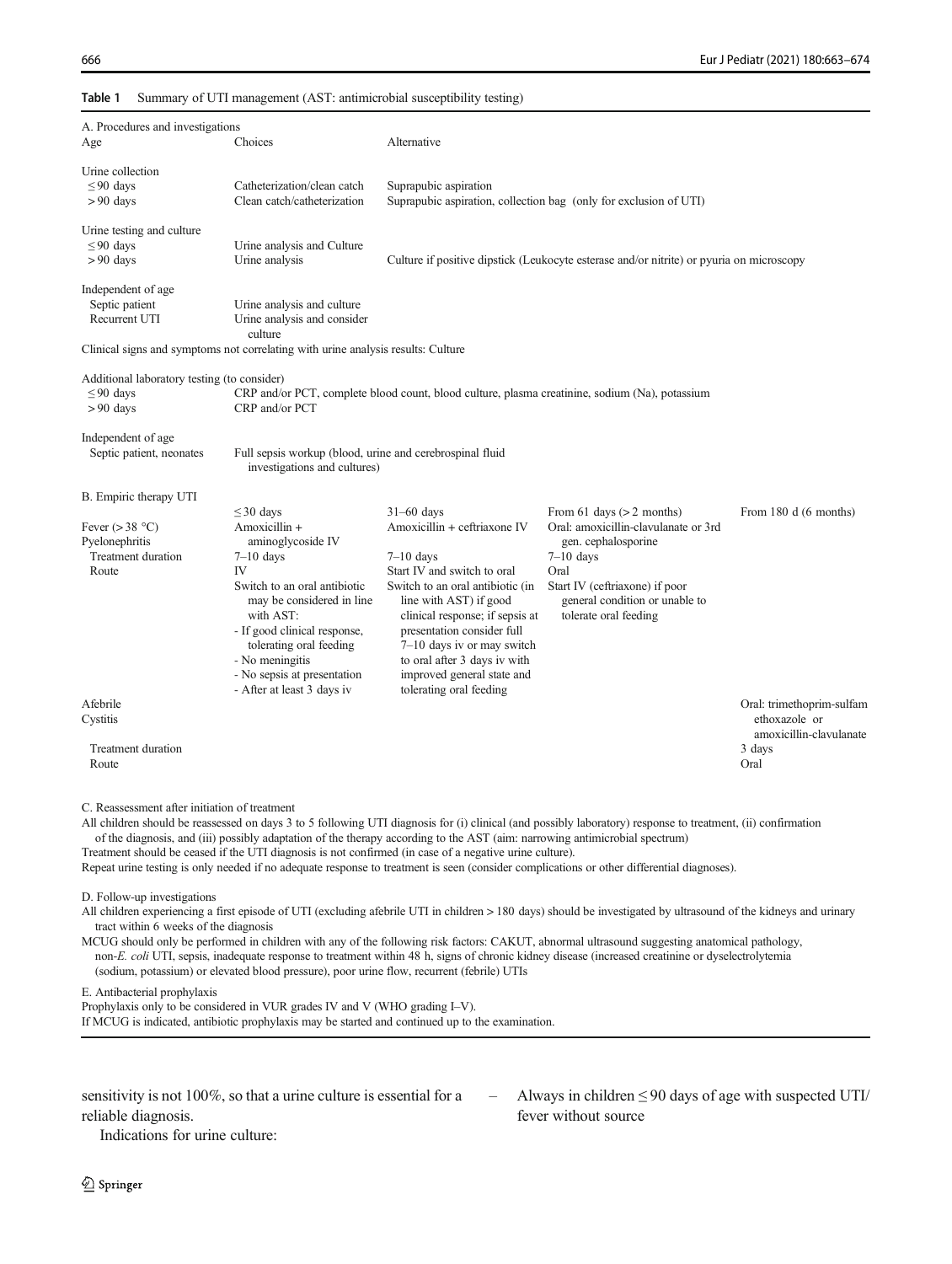- In children  $> 90$  days who are suspected clinically of having acute pyelonephritis and have a positive dipstick (leukocyte esterase/nitrite) and/or urine microscopy result (pyuria)
- In all children in a reduced general condition or with a high suspicion of serious bacterial illness
- In all children with recurrent UTI and underlying conditions (CAKUT, high-grade VUR (WHO grading IV and V)
- In all children if clinical symptoms and signs do not correlate with dipstick/microscopy analysis

Additional laboratory testing Empiric antibacterial therapy should only be initiated after obtaining a urine sample for analysis and culture. In cases where parenteral therapy is indicated, blood cultures should always be obtained in addition to a urine culture before starting therapy. Particularly in neonates and also in infants in reduced general state, a sepsis workup (blood, urine, and cerebrospinal fluid investigations and cultures) should be obtained if possible prior to starting empiric antibacterial therapy.

An overview of age-specific recommendation for urine analysis and additional laboratory testing is detailed in Table [1.](#page-3-0)

#### Recommendation no. 5: Definition of a positive urine culture

In urine obtained through catheterization, the growth of a single uropathogen of  $\geq$  10,000 CFU/ml (10<sup>4</sup>) and, in midstream urine samples, the growth of a single uropathogen of  $\geq$  100,000 CFU/ml (10<sup>5</sup>) are highly suggestive of UTI. (evidence quality: moderate; recommendation: weak)

In young infants (< 3 months of age) with frequent urination, growth of 1000–10,000 CFU/ml  $(10^3 - 10^4)$  in urine obtained by catheterization may already be indicative of UTI. In urine obtained by suprapubic aspiration, any bacterial growth is usually highly suggestive of UTI. In general, growth of  $\geq 2$ different bacterial species suggests contamination [\[8,](#page-8-0) [29,](#page-9-0) [30\]](#page-9-0). However, particularly in young infants, the growth of two bacterial species (particularly E. coli and Enterococcus) may be a relevant finding and should be considered to represent a true UTI if signs and symptoms and additional laboratory workup are in line with this diagnosis [[31](#page-9-0), [32](#page-9-0)]. Significant growth of so-called non-E.coli bacteria is frequently associated with the presence of an anatomical malformation (CAKUT) and should prompt follow-up with imaging in young children up to the age of 3 years and should also be considered in older children with incontinence or dysfunctional voiding when underlying obstipation has been ruled out [\[15](#page-9-0)] (see also recommendation nos. 1 and 8). In a recent meta-analysis performed by Coulthard [\[33](#page-9-0)] looking at the optimal bacterial colony count threshold in urine obtained from voided or invasive methods, growth of a single uropathogen at  $\geq$  100,000 CFU/ml (10<sup>5</sup>) had the highest sensitivity (0.99) for correctly diagnosing UTI independent of age and method used. On the other hand, urine culture alone should not be used as a single criterion to make the diagnosis of a UTI but should always be considered in the context of the clinical situation (pretest probability, previous history, risk factors, clinical findings, results from urine analysis, and blood examinations (see also recommendation nos. 1, 2, and 4)) to make the best possible diagnosis [[34](#page-9-0)].

In rare cases, pyelonephritis may present without pyuria and/or bacteriuria: in children who present with fever without source, raised inflammatory markers, flank pain or vomiting, and normal urine analysis and bacteriology, a MRI or static isotope nephrogram may be indicated to rule out or prove the presence of (focal) pyelonephritis [\[35](#page-9-0), [36\]](#page-9-0).

It is not recommended in infants and children to screen for or treat asymptomatic bacteriuria. Asymptomatic bacteriuria indicates colonization of the bladder with bacteria, often nonvirulent, without clinical symptoms of UTI and with a normal urine analysis [\[37](#page-10-0), [38](#page-10-0)].

### Recommendation no. 6: Treatment of UTI

Treatment of UTI (choice of antimicrobial, route of administration) should be based on age and clinical presentation, as well as risk factors from the patients' past medical history. In children < 60 days, consider always starting with parenteral treatment. In children > 60 days in good general condition initiating treatment orally or parenterally is equally efficacious (evidence quality: high; recommendation: strong). Local antimicrobial sensitivity patterns (if available) should be considered when choosing an empirical agent. Adjustment of the initial treatment should be done according to antimicrobial sensitivity testing (AST) of the isolated uropathogen (evidence quality: high; recommendation: strong). The clinician should choose 7 to 10 days as the total duration of antimicrobial therapy for upper UTI (evidence quality: moderate; recommendation: weak)

In general, treatment for children with suspected UTI depends on the age of the child, severity of illness, presence of concomitant gastrointestinal symptoms (e.g., vomiting), underlying medical and/or urologic comorbidities, and the local antimicrobial resistance patterns. As there is an increased incidence of urosepsis in neonates and infants aged less than 2 months, starting with parenteral antibiotic therapy is recommended. There is currently little evidence available to guide the total duration of antimicrobial therapy in children with febrile UTIs. However, treating for periods of 7–10 days is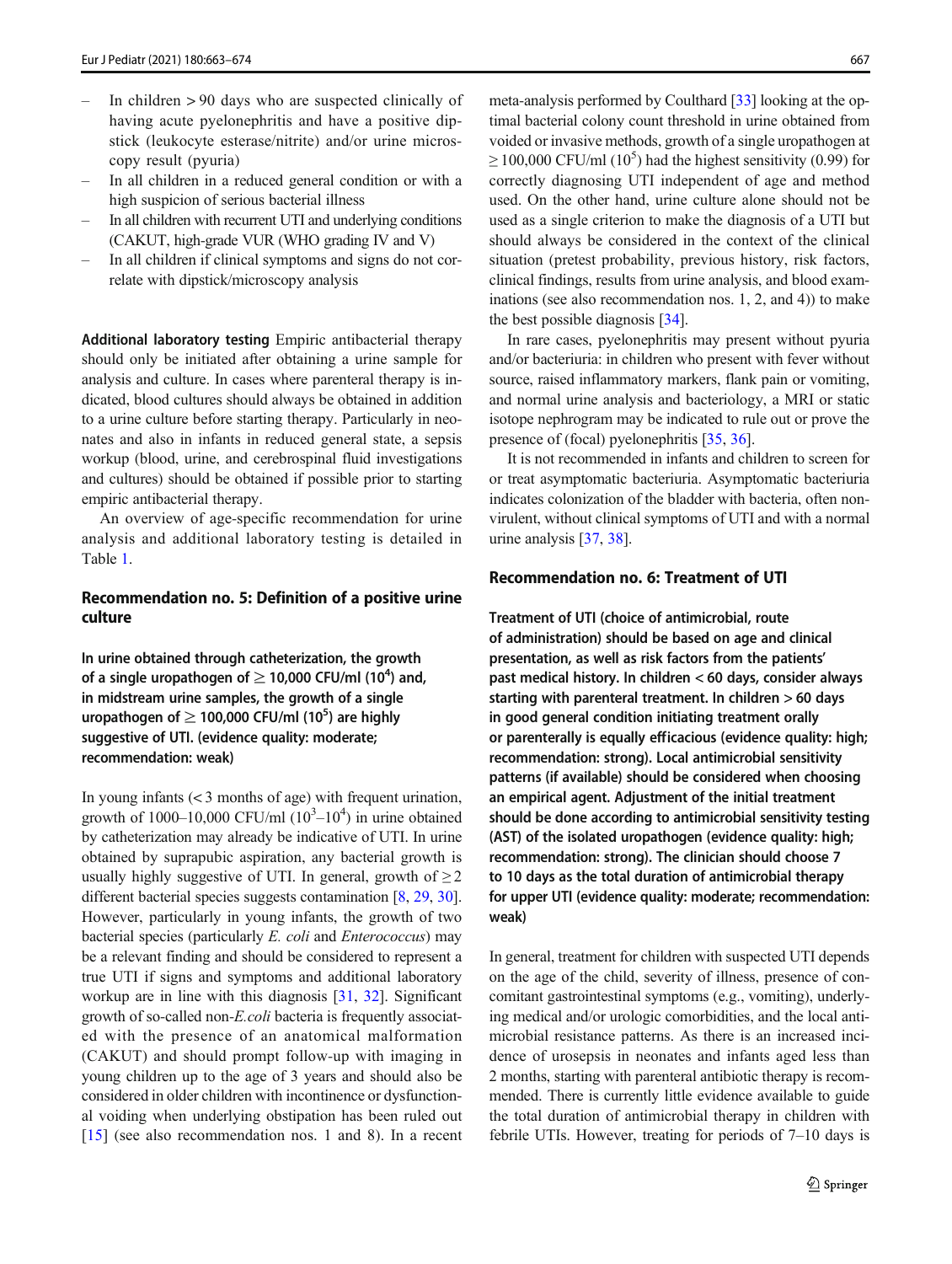considered safe also in young children  $\lt 90$  days  $[10-12, 39]$  $[10-12, 39]$  $[10-12, 39]$  $[10-12, 39]$  $[10-12, 39]$  $[10-12, 39]$ . This duration is also considered safe, according to recent data, in parenterally treated infants < 60 days with bacteremic UTI and ruled out concomitant meningitis [\[11](#page-9-0)].

In children with a severe course of UTI and underlying medical and/or urological comorbidities, one may consider treating for longer periods.

### Switch to oral treatment

There is limited data regarding bioavailability of most oral antibiotics in infants below 3 months of age. Clinical and safety data in the age group < 6 months are however encouraging. A large retrospective study of infants younger than 6 months (68% were < 3 months; 19% were neonates) found no difference in treatment failure between intravenous antibiotics for 3 days or less and 4 days or more [\[40\]](#page-10-0). A Cochrane review (birth to 18 years included) and trial (1 to 36 months included) of acute pyelonephritis in children treated with 10–14 days of antibiotics found no difference in the duration of fever or renal damage between all intravenous antibiotics, 3 days of intravenous followed by oral antibiotics, or all oral administration [\[14,](#page-9-0) [41](#page-10-0)]. In a retrospective review of neonates with UTI (bacteremic and non-bacteremic included) but without meningitis, a median length of 4 days of parenteral antibiotics followed by oral treatment, no treatment failure, or relapse was observed [\[42\]](#page-10-0).

## Summary of treatment recommendations of all age groups

- 1. Begin with parenteral antibiotics in children < 60 days and in children at risk of serious illness or likely unable to take oral medication (clinically unwell/septic, vomiting, poor feeding).
- 2. Once urine culture results and antimicrobial susceptibility testing are available, a targeted monotherapy is strongly recommended (antibiotic options and dosages are detailed in Tables [1](#page-3-0) and [2\)](#page-6-0).
- 3. In the case of a multidrug-resistant pathogen (e.g., extended-spectrum beta-lactamase (ESBL) producing Gram negatives), discuss infection control measures and treatment with a pediatric infectious disease specialist.
- 4. Do not switch to oral therapy in the event of an inadequate response to parenteral therapy, vomiting, or poor feeding.
- 5. Management of children for whom no standard oral antimicrobial can be identified, based on antimicrobial susceptibility testing of the urine culture, should be discussed with a pediatric infectious disease specialist.
- 6. In children with acute and/or chronic renal failure, with severe renal/urological malformations, neurogenic bladder, or foreign material, the optimal management strategy includes initial parenteral route of antibiotic administration; possible step down to oral medication should be

determined after a multidisciplinary consensus involving nephrologists, urologists, and infectious disease specialists has been reached.

7. In case of sepsis, increasing the duration of parenteral treatment may be required.

Age-specific recommendations for empiric antibiotic therapy and duration are detailed in Tables [1](#page-3-0) and [2.](#page-6-0) Options for empiric oral agents in Switzerland are currently amoxicillin-clavulanate or 3rd generation cephalosporin. Deciding which of these two options is the first-line empiric oral agent should be done locally. AST patterns by pathogen, age, in- vs. out-patient, and area of living in Switzerland are published online [\(www.anresis.ch](http://www.anresis.ch)) and can help with the above decision. Antibiotic dosages and maximal daily dosages are, where available, in accordance with SwissPedDose ([www.swisspeddose.ch\)](http://www.anresis.ch).

## Recommendation no. 7: Follow-up during the course of infection

On days 3 to 5 after initial diagnosis and start of empirical antibiotic therapy, children should be clinically reviewed to assess the response to treatment and confirming the diagnosis. Urine culture results should be reviewed, and medication adjusted (narrowing the antimicrobial spectrum) if indicated based on the AST. If there is no significant growth from urine, the empirical antimicrobial therapy should be stopped, and an alternative diagnosis evaluated. (evidence quality: high; recommendation: strong)

A repeated evaluation of the child after day 3 is only necessary if there are signs of ongoing or worsening infection, i.e., if the child is still febrile or the clinical condition has not improved. In these cases, the initial working diagnosis may have to be reconsidered and other differential diagnoses or complications such as a pyonephrosis or (peri)renal abscess evaluated. Performance of an ultrasound of kidneys and urinary tract in these situations is necessary (Table [1](#page-3-0)).

# Recommendation no 8: The role and timing of urinary tract imaging in pyelonephritis

All children, regardless of age, should have an ultrasound of the urinary tract performed after the first episode of pyelonephritis (evidence quality: moderate; recommendation: weak). Micturition cystourethrogram should only be planned under certain circumstances. (evidence quality: moderate; recommendation: weak)

Ultrasound of the kidneys and urinary tract during the acute phase can neither rule in nor rule out an upper UTI (pyelonephritis) or VUR. It may detect anatomical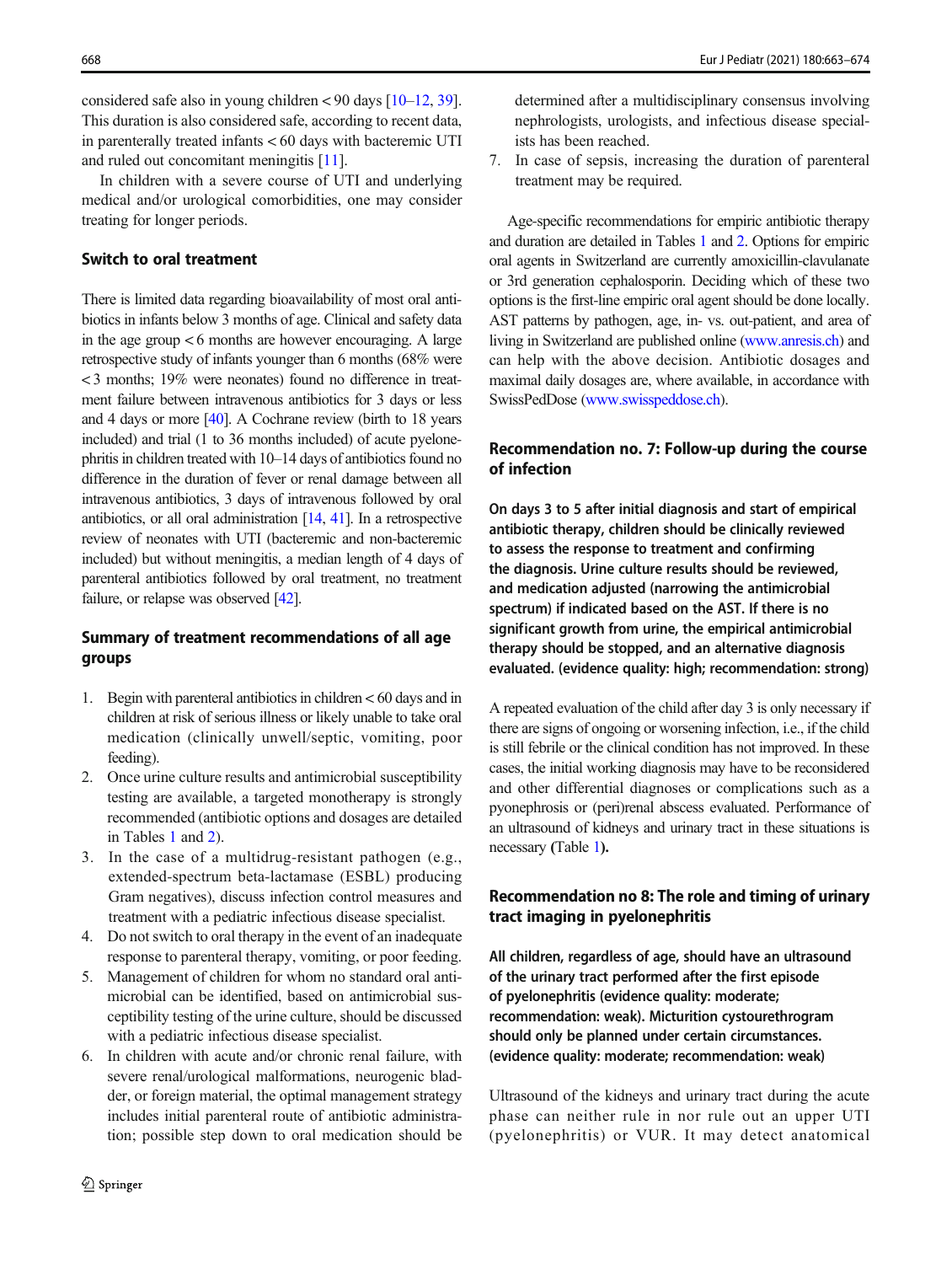#### <span id="page-6-0"></span>Table 2 Treatment and prophylactic antimicrobial options for UTI

| Antibiotic                                 | Dosage                                                                        | Maximum daily dose  | Comment                                                                                                                                                                                                                   |
|--------------------------------------------|-------------------------------------------------------------------------------|---------------------|---------------------------------------------------------------------------------------------------------------------------------------------------------------------------------------------------------------------------|
| A. Upper UTI (pyelonephritis): oral        |                                                                               |                     |                                                                                                                                                                                                                           |
| Amoxicillin/clavulanate                    | 40 mg/kg/dose $2 \times$ daily p.o.                                           | 3g                  | Based on amoxicillin component                                                                                                                                                                                            |
| Cefpodoxime                                | 4 mg/kg/dose $2 \times$ daily p.o.                                            | $400$ mg            | $Age \geq 30$ days                                                                                                                                                                                                        |
| Cefuroxime                                 | 15 mg/kg/dose 2× daily p.o.                                                   | 1 <sub>g</sub>      |                                                                                                                                                                                                                           |
| Amoxicillin                                | 40 mg/kg/dose 2× daily p.o.                                                   | 3g                  |                                                                                                                                                                                                                           |
| B. Upper UTI (pyelonephritis): intravenous |                                                                               |                     |                                                                                                                                                                                                                           |
| Amoxicillin                                | 25–50 mg/kg/dose $3-4\times$ daily iv.                                        | 12 <sub>g</sub>     |                                                                                                                                                                                                                           |
| Gentamicin                                 | 7.5 mg/kg/dose $1 \times$ daily i.v./i.m.                                     |                     | For neonates and preterms, also consult<br>neonatal antimicrobial guidelines                                                                                                                                              |
| Amikacin                                   | 15 mg/kg/dose $1 \times$ daily i.v./i.m.                                      | 1.5 <sub>g</sub>    | For neonates and preterms, also consult<br>neonatal antimicrobial guidelines                                                                                                                                              |
| Tobramycin                                 | 4–6 mg/kg/dose $1 \times$ daily i.v./i.m.                                     | $7.5 \text{ mg/kg}$ | For neonates and preterms, also consult<br>neonatal antimicrobial guidelines                                                                                                                                              |
| Ceftriaxone                                | 50 mg/kg/dose $1 \times$ daily i.v./i.m.                                      | 2 g                 | For neonates and preterms, also consult<br>neonatal antimicrobial guidelines                                                                                                                                              |
| Cefuroxime                                 | 33 mg/kg/dose $3 \times$ daily i.v. / i.m.                                    | $4.5$ g             |                                                                                                                                                                                                                           |
| Amoxicillin/clavulanate                    | 25-50 mg/kg/dose 3-4× daily iv.                                               | 12 <sub>g</sub>     | Based on amoxicillin component                                                                                                                                                                                            |
| C. Lower UTI (cystitis): oral              |                                                                               |                     |                                                                                                                                                                                                                           |
| Trimethoprim-sulfamethoxazole              | $3-5$ mg/kg/dose $2 \times$ daily p.o.                                        | 320 mg              | Based on trimethoprim; age > 30 days;<br>contraindicated in hyperbilirubinaemia                                                                                                                                           |
| Amoxicillin                                | 25 mg/kg/dose $2 \times$ daily p.o.                                           | 4 g                 |                                                                                                                                                                                                                           |
| Amoxicillin/clavulanate                    | 25 mg/kg/dose 2× daily p.o.                                                   | 4g                  | Based on amoxicillin                                                                                                                                                                                                      |
| Cefuroxime                                 | 10–15 mg/kg/dose $2 \times$ daily p.o.                                        | 1 <sub>g</sub>      |                                                                                                                                                                                                                           |
| D. Antibiotic prophylaxis                  |                                                                               |                     |                                                                                                                                                                                                                           |
| Trimethoprim                               | 1.5 mg/kg/dose $2 \times$ daily or<br>2 mg/kg/dose $1 \times$ daily (evening) | $320$ mg            | Neonates and children: twice daily regimen<br>for children still wearing diapers;<br>Infectotrimet® suspension can be ordered<br>by local pharmacy from neighboring<br>countries. No Swissmedic application<br>necessary. |
| Trimethoprim-sulfametoxazole               | 1 mg/kg/dose $2 \times$ daily or<br>2 mg/kg/dose $1 \times$ daily (evening)   | 320 mg              | $Age > 30$ days; dose based on trimethoprim<br>(TMP); twice daily regimen for children<br>still wearing diapers.                                                                                                          |
| Nitrofurantoin                             | 1 mg/kg/dose $2 \times$ daily or                                              | 100 mg/dose         | $Age > 30 \text{ days}$                                                                                                                                                                                                   |
| Amoxicillin                                | 2 mg/kg/dose $1 \times$ daily (evening)<br>10 mg/kg/dose $2 \times$ daily     |                     | Use for prophylaxis only for neonates (if<br>trimethoprim not available)                                                                                                                                                  |

malformations or the rare case of pyonephrosis (pus in the urinary collecting system: pyelon and/or ureter) with secondary obstruction. In children with typical upper UTI (pyelonephritis) responding to treatment, ultrasound, performed in the acute phase, does not influence management. It is recommended to perform an ultrasound during the acute infection to identify structural anomalies in the following situations [[8,](#page-8-0) [43](#page-10-0)–[45](#page-10-0)]:

– Children presenting with features of atypical upper UTI (sepsis or septic shock, poor urine flow, abdominal or bladder mass, increased creatinine, failure to respond to treatment with suitable antibiotics within 48 h)

– Children presenting with recurrent UTI

If the above features and aspects are not present, ultrasound can be performed at a later stage after pyelonephritis.

In children with non-E. coli UTI responding well to antibiotics and with no other features of atypical infection (as stated above), the ultrasound can be performed after the acute phase (Table [1\)](#page-3-0).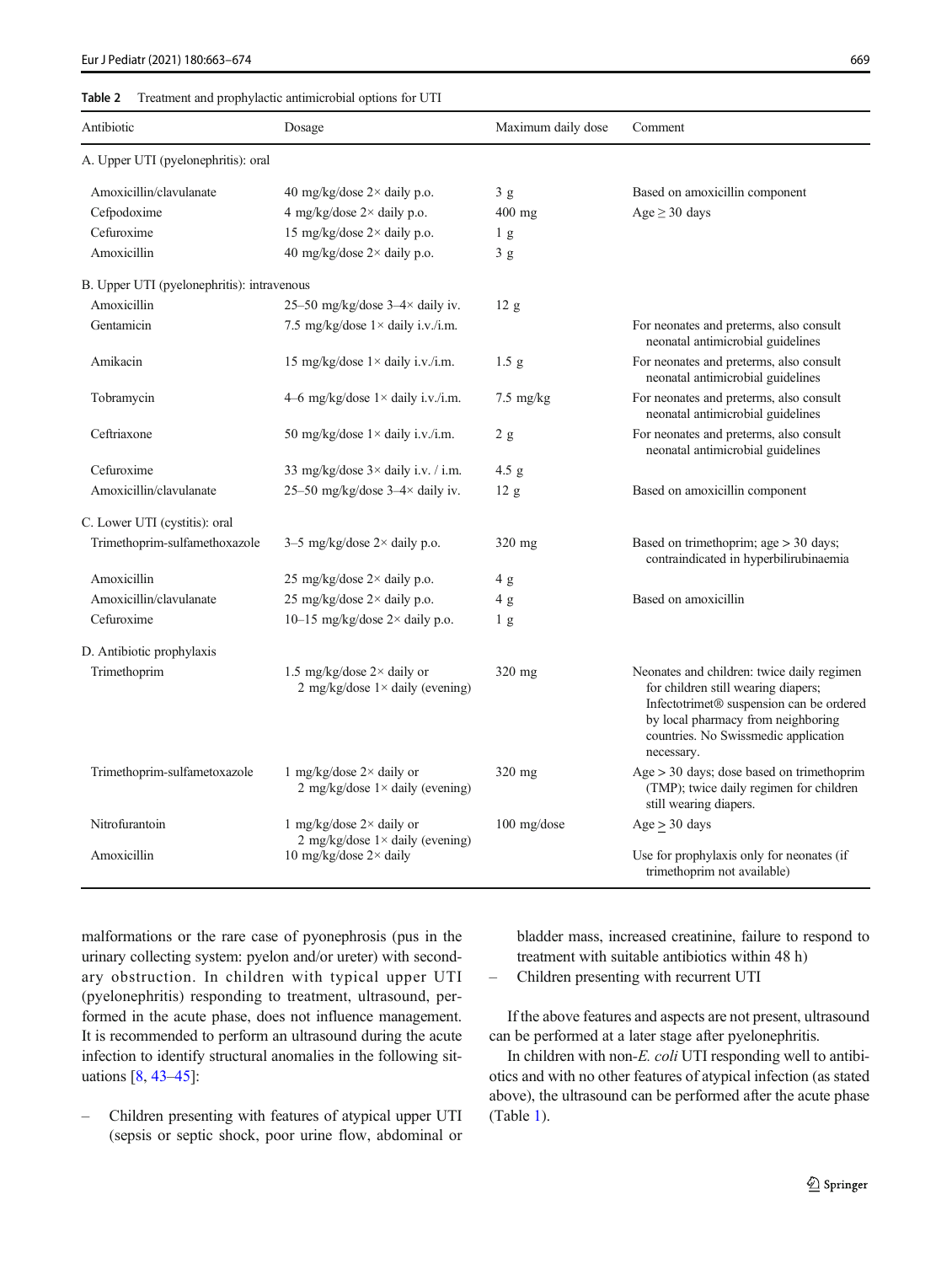#### Micturition cystourethrogram

The aim of micturition cystourethrogram (MCUG) is to detect:

- High-grade VUR (WHO grades IV and V)
- Posterior urethral valves (PUV) in boys
- Bladder and ureteric anomalies (for example ureterocele)

We recommend performing MCUG only in the following circumstances:

- CAKUT and/or dilatation of the urinary tract on ultrasound (an isolated mild dilatation of the renal pelvis  $(\leq)$ 10 mm) is not an indication for further imaging)
- Poor urine flow, e.g., posterior urethral valves [PUV] in boys, oliguria not due to dehydration, urinary retention
- Infection with organisms other than  $E$ . coli
- Failure to respond to treatment with suitable antibiotics within 48 h
- Increased creatinine (according to age) or abnormal electrolytes (for example, hyponatremia and hyperkalemia with suspicion of secondary transient pseudohypoaldosteronism) or arterial hypertension
- Recurrent pyelonephritis (2 or more episodes)

MCUG should not be performed in the first episode of UTI in a neonate or young infant as routine examination if abovelisted circumstances are not present [\[15](#page-9-0), [46\]](#page-10-0). If there is a family history of VUR (WHO grades IV and V), a MCUG may be considered on an individual basis. MCUG is indicated mainly in the setting of UTI for children up to the age of 3 years as it is rare that a child first presents with signs and symptoms or complications of VUR, PUV, or bladder abnormalities at a later age [\[7](#page-8-0)]. In older children, bowel-bladder dysfunction and constipation are more likely responsible for first and particular recurrent UTI and should therefore be screened for (see recommendation 10).

#### Timing of MCUG

If MCUG is indicated after UTI, it may be performed as soon as available by the local radiology department. The early timing of MCUG (within 8 days after onset of antimicrobial therapy) does not influence the detection of VUR as shown in a recent review [\[47\]](#page-10-0).

#### Antibiotic prophylaxis and MCUG

If MCUG is indicated, antibiotic prophylaxis may be started and continued up to the time of the examination (see Table [2](#page-6-0) for options).

#### Further imaging modalities

If a pediatric radiology department has experience in contrastenhanced ultrasound, this method (without exposing the child to ionizing radiation) can be used as an alternative to MCUG primarily in girls. In boys, it cannot rule out posterior urethral valves (PUV). Depending on findings on ultrasound and MCUG and after interdisciplinary (pediatric nephrology/urology) discussion, functional imaging (MR urography, scintigraphy) may be performed depending on the local expertise of the radiology department and availability of pediatric anesthesiology support.

### Recommendation 9: Indications for long-term antibiotic prophylaxis

### In general, antibiotic prophylaxis is not recommended (evidence quality: high; recommendation: strong)

In the following circumstances, antibiotic prophylaxis may be indicated (planned duration should be documented):

- Children with complex CAKUT or with underlying bladder dysfunction (only after interdisciplinary—pediatric nephrology/urology/infectious diseases—review)
- Children with high-grade VUR (WHO grades IV and V)\*
- If MCUG is indicated, antibiotic prophylaxis may be started and continued until the time of the examination

\*In children with VUR grade III, prophylaxis should be discussed on an individual basis with parents. The number needed to treat (NNT) for prophylaxis are 5500 antibiotic doses to prevent one UTI [[48\]](#page-10-0). Antibiotic prophylaxis has not been shown to reduce renal scarring [[17,](#page-9-0) [18,](#page-9-0) [49\]](#page-10-0). Side effects of antibiotics, contribution to resistance problems [\[48](#page-10-0)], and influence on the intestinal microbiome should also be considered [[50](#page-10-0)].

There are no evidence-based guidelines on the duration of antibiotic prophylaxis. The indication should be reviewed after 6–12 months in correlation with clinical course and imaging follow-up. A second MCUG is generally not recommended and should always be preceded by an interdisciplinary discussion by the involved specialists.

#### Choice of antibiotic for prophylaxis

Trimethoprim (if available as a single substance) is a suitable prophylactic option in neonates. To prevent the development of resistance, beta-lactam and quinolone antibiotics should not be used. Newborns are an exception, where amoxicillin is an accepted prophylactic agent. The prophylactic antimicrobial should not be chosen based on the AST of the urine culture. If two or more UTIs develop under running prophylaxis,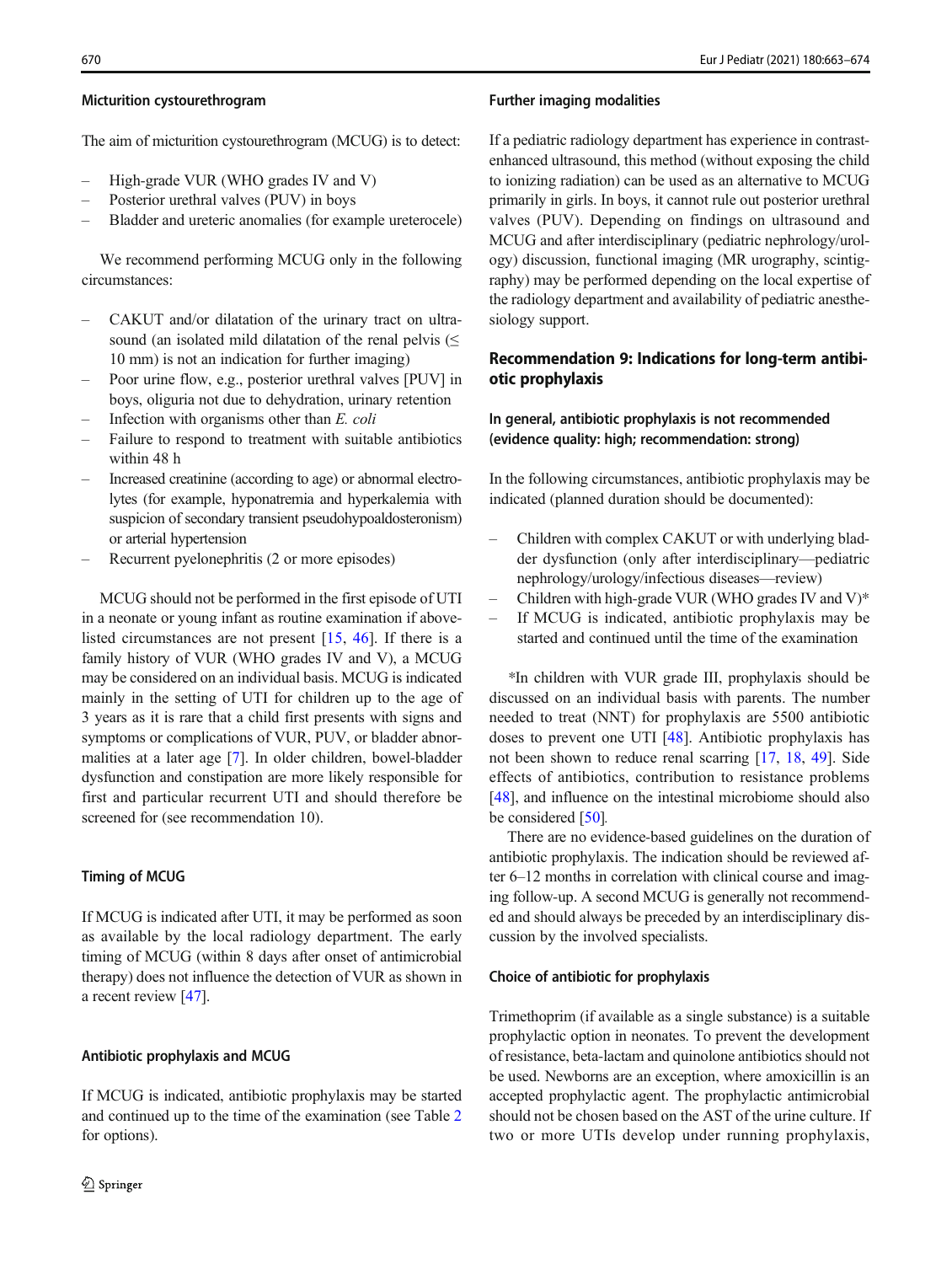<span id="page-8-0"></span>consider changing prophylaxis to a different agent. Options and dosages are detailed in Table [2](#page-6-0).

Antimicrobial dosages and maximal daily dosages are, where available, in accordance with SwissPedDose recommendations [\(www.swisspeddose.ch](http://www.anresis.ch)).

### Recommendation 10: Bladder-bowel dysfunction is a relevant risk factor for recurrent UTI (evidence quality: high; recommendation: strong)

Lower urinary tract dysfunction, e.g., dysfunctional voiding during daytime and lack of complete bladder emptying (residual urine) in combination with bowel dysfunction, e.g., constipation, are labeled as bladder-bowel dysfunction (BBD). BBD is a relevant risk factor for recurrent UTI. Workup of these risk factors includes bladder/bowel diaries, questionnaires, or behavioral and psychological screening. Furthermore, it is advisable to perform uroflowmetry if dysfunctional voiding is suspected. It may be combined with transcutaneous electromyography (EMG) of the perineal muscles, particularly when uroflowmetry shows staccato voiding to differentiate the underlying cause more precisely [\[51\]](#page-10-0). The advantage of combining EMG with uroflowmetry is the ability to reveal intermittent contractions of the peri-urethral striated or levator ani muscles during voiding. This may aid in the preparation of pelvic floor muscle training (biofeedback) or neuromodulation with the help of urophysiotherapy [\[52](#page-10-0)]. Dysfunctional voiding can cause high intra-vesical pressure and lack of complete bladder emptying predisposing to secondary VUR. A further and common risk factor is chronic constipation which should be evaluated and treated promptly in children with recurrent UTI with or without VUR [[44](#page-10-0)].

### Recommendation 11: Surgical and endoscopic intervention should be considered in selected cases on an individual basis (evidence quality: moderate; recommendation: weak)

In children with high-grade VUR with recurrent infections on prophylactic antibiotics or parental hesitancy to use antibiotics, surgical intervention (e.g., endoscopic injections of bulking agents or ureteric reimplantation) may be an alternative especially after the first year of life. There is no consensus about the timing and type of surgical correction [[53](#page-10-0)].

Acknowledgments We herewith would like to acknowledge Pierre-Alex Crisinel, Marie Rohr, and Sara Bernard for reviewing the manuscript. We would like to thank Jody Staehelin for improving the language of the manuscript.

Authors' contributions The corresponding author (M.Buettcher) drafted the manuscript and performed the literature search and data and information analysis. T. J. Neuhaus supervised and assisted M. Buettcher in the literature search and information analyis. The corresponding author (Buettcher) coordinated the revision and critical review of the manuscript with members of the three societies to reach a consensus for the guidelines.

All co-authors (J.Trueck, A. Niederer-Loher, U. Heininger, P. Agyeman, S. Asner, C. Berger, J. Bielicki, C. Kahlert, L . Kottanattu, P.M. Meyer Sauteur, P. Paioni, K. Posfay-Barbe, C. Relly, N. Ritz, P . Zimmermann, F. Zucol, R. Gobet, S. Shavit, C. Rudin, G. Laube, R. von Vigier, T.J. Neuhaus) contributed to the review. They critically reviewed the drafted and revised manuscripts.

All authors (M. Buettcher, J. Trueck, A. Niederer-Loher, U. Heininger, P. Agyeman, S. Asner, C. Berger, J. Bielicki, C. Kahlert, L. Kottanattu, P.M. Meyer Sauteur, P. Paioni, K. Posfay-Barbe, C. Relly, N. Ritz, P. Zimmermann, F. Zucol, R. Gobet, S. Shavit, C. Rudin, G. Laube, R. von Vigier, T. J. Neuhaus) read and approved the final manuscript.

#### Compliance with ethical standards

Conflict of interest The authors declare that they have no conflict of interest.

Ethical approval Not applicable as there were no participants included in the study.

Informed consent This article does not contain any studies with human participants or animals performed by any of the authors.

Open Access This article is licensed under a Creative Commons Attribution 4.0 International License, which permits use, sharing, adaptation, distribution and reproduction in any medium or format, as long as you give appropriate credit to the original author(s) and the source, provide a link to the Creative Commons licence, and indicate if changes were made. The images or other third party material in this article are included in the article's Creative Commons licence, unless indicated otherwise in a credit line to the material. If material is not included in the article's Creative Commons licence and your intended use is not p[ermitted by](https://doi.org/10.1001/jamapediatrics.2014.637) statut[ory regulation or exceeds the permitted](https://doi.org/10.1001/jamapediatrics.2014.637) use, you will need to obtain permission directly from the copyright holder. To view a copy of this licence, visit http://creativecommons.org/licenses/by/4.0/.

#### References

- 1. Shaikh N, Craig JC, Rovers MM, da Dalt L, Gardikis S, Hoberman A, Montini G, Rodrigo C, Taskinen S, Tuerlinckx D, Shope T (2014) Identification of children and adolescents at risk for renal scarring after a first urinary tract infection: a meta-analysis with individual patient data. JAMA Pediatr 168:893–900. https://doi. org/10.1001/jamapediatrics.2014.637
- 2. [Toffolo A, Ammenti A, Montini G \(2012\)](https://doi.org/10.1001/archpediatrics.2012.1383) Long-term clinical consequences of urinary tract infections during childhood: a review. Acta Paediatr 101:1018–1031. https://doi.org/10.1111/j.1651- 2227.2012.02785.x
- 3. Salo J, Ikäheimo R, Tapiainen T, Uhari M (2011) Childhood urinary tract infections as a cause of chronic kidney d[isease.](http://www.anresis.ch) PEDIATRICS 128:840–847. [https://doi.org/10.1542/peds.2010-](http://www.anresis.ch) 3520
- 4. Sreenarasimhaiah S, Hellerstein S (1998) Urinary tract infections per se do not cause end-stage kidney disease. Pediatr Nephrol 12: 210–213
- 5. Hannula A, Perhomaa M, Venhola M, Pokka T, Renko M, Uhari M (2012) Lon[g-term follow-up of patients after child](https://doi.org/10.1542/peds.2016-3026)hood urinary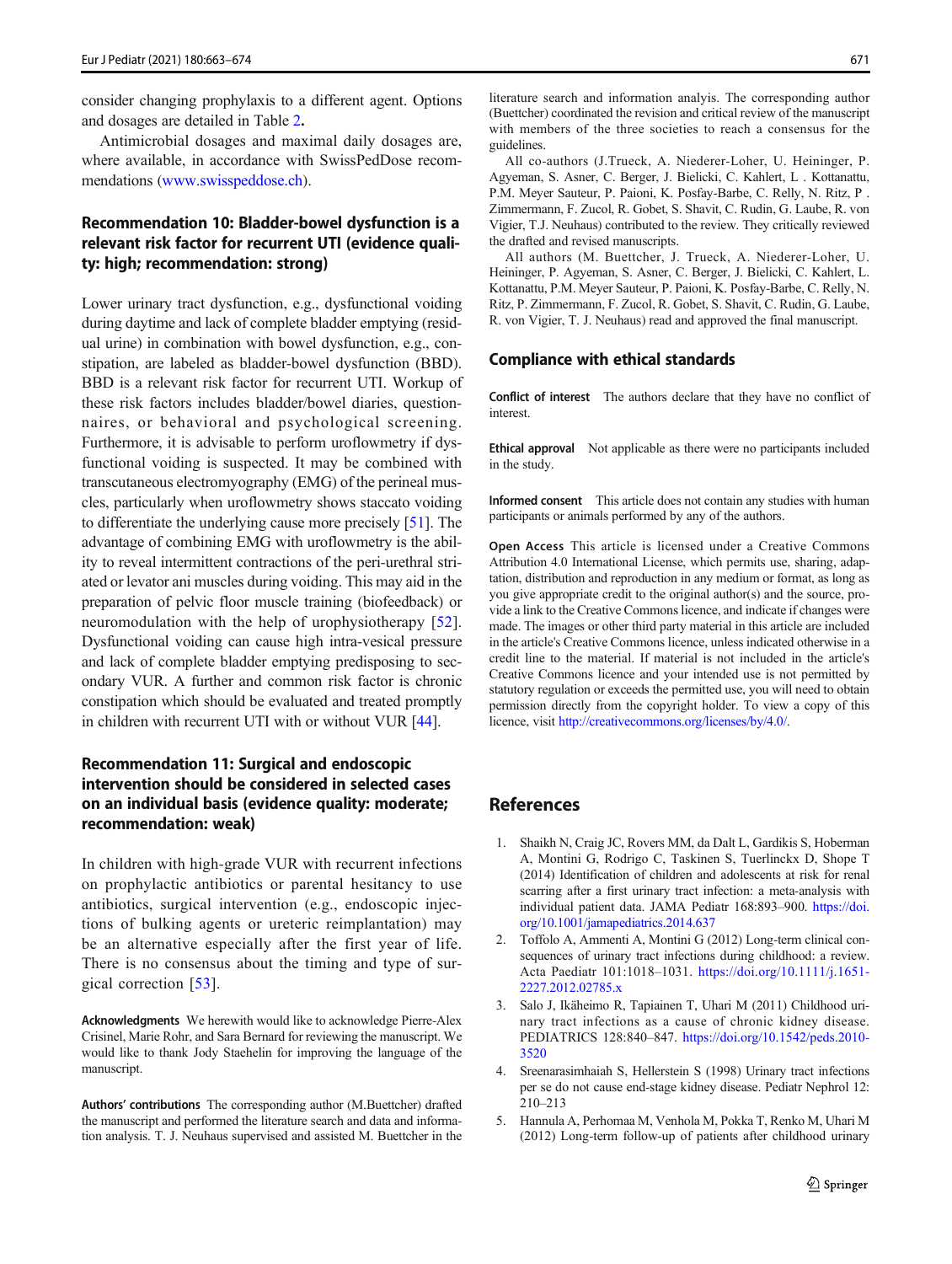<span id="page-9-0"></span>tract infection. Arch Pediatr Adolesc Med 166:1117–1122. https:// doi.org/10.1001/archpediatrics.2012.1383

- 6. Berger C, Rudin C, Gobet R et al (2013) Diagnose und [Behandlung](https://doi.org/10.1007/s00467-008-0996-6) [von Harnwegsinfektionen beim K](https://doi.org/10.1007/s00467-008-0996-6)ind. Paediatrica Swiss Society of Paediatrics 24:10–13
- 7. National Institute for Health and Care Excellence (2007) Urinary tract infection in under 16s:diagnosis and management. https:// www.nice.org.uk/guidance/cg54/chapter/Recommendations. Accessed 25 Jun 2019
- 8. [SUBCOMMI](https://doi.org/10.1136/archdischild-2014-307997)TTEE ON URINARY TRACT INFECTION (2016) Reaffirmation of AAP clinical practice guideline: the diagnosis and management of the initial urinary tract infection in febrile infants and young children 2-24 months of age. PEDIATRICS 138: e20163026. https://doi.org/10.1542/peds.2016-3026
- 9. Mårild S, Jodal U, Sandberg T (2009) Ceftibuten versus trimethoprim-sulfamethoxazole for oral treatment of febrile urinary tract infection in children. Pediatr Ne[phrol 24:521](https://doi.org/10.1542/peds.2018-3844)–526. https://doi. [org/10.100](https://doi.org/10.1542/peds.2018-3844)7/s00467-008-0996-6
- 10. Schroeder AR, Shen MW, Biondi EA, Bendel-Stenzel M, Chen CN, French J, Lee V, Evans RC, Jerardi KE, Mischler M, Wood KE, Chang PW, Roman HK, Greenhow TL (2[016\) Bacteraemic](https://doi.org/10.1542/peds.2017-1021) [urinary tract infection:](https://doi.org/10.1542/peds.2017-1021) management and outcomes in young infants. Arch Dis Child 101:125–130. https://doi.org/10.1136/archdischild-2014-307997
- 11. Desai S, Aronson PL, Shabanova V, Neuman MI, Balamuth F, Pruitt CM, DePorre AG, Nigrovic LE, Rooholamini SN, Wang ME, Marble RD, Williams DJ, Sartori L, Leazer RC, Mitchell C, Shah SS, ON BEHALF OF THE FEBRILE YOUNG INFANT RESEARCH COLLABORATIVE (2019) Parenteral antibiotic therapy duration in youn[g infants with bacteremic urinary tract](https://doi.org/10.1016/S1473-3099(16)30024-X) [infections](https://doi.org/10.1016/S1473-3099(16)30024-X). PEDIATRICS 144:1–10. https://doi.org/10.1542/peds. 2018-3844
- 12. Lewis-de Los Angeles WW, Thurm C, Hersh AL et al (2017) Trends in intravenous antibiotic duration for urinary tract infections in young infants. [PEDIATRICS 140:e20171021.](https://doi.org/10.1002/14651858.CD003772.pub4) https://doi.org/10. [1542/](https://doi.org/10.1002/14651858.CD003772.pub4)peds.2017-1021
- 13. McMullan BJ, Andresen D, Blyth CC, Avent ML, Bowen AC, Britton PN, Clark JE, Cooper CM, Curtis N, Goeman E, Hazelton B, Haeusler GM, Khatami A, Newcombe JP, Osowicki J, Palasanthiran P, Starr M, Lai T, Nourse C, Francis JR, Isaacs D, Bryant PA, ANZPID-ASAP group (2016) Antibiotic d[uration](https://doi.org/10.1136/archdischild-2016-311587) [and](https://doi.org/10.1136/archdischild-2016-311587) [timing](https://doi.org/10.1136/archdischild-2016-311587) [of](https://doi.org/10.1136/archdischild-2016-311587) [the](https://doi.org/10.1136/archdischild-2016-311587) [switch](https://doi.org/10.1136/archdischild-2016-311587) [from](https://doi.org/10.1136/archdischild-2016-311587) [intravenous](https://doi.org/10.1136/archdischild-2016-311587) to oral route for bacterial infections in children: systematic review and guidelines. Lancet Infect Dis 16:e139–e152. https://doi.org/10.1016/S1473-3099(16) 30024-X
- 14. [Strohmeier](https://doi.org/10.1016/j.jpurol.2018.11.006) [Y,](https://doi.org/10.1016/j.jpurol.2018.11.006) [Hodson](https://doi.org/10.1016/j.jpurol.2018.11.006) [EM,](https://doi.org/10.1016/j.jpurol.2018.11.006) [Willis](https://doi.org/10.1016/j.jpurol.2018.11.006) [NS,](https://doi.org/10.1016/j.jpurol.2018.11.006) [W](https://doi.org/10.1016/j.jpurol.2018.11.006)ebster AC, Craig JC, Cochrane Kidney and Transplant Group (2014) Antibiotics for acute pyelonephritis in children. Cochrane Database Syst Rev 155:CD003772. [https://doi.org/10.1002/1465185](https://doi.org/10.1542/peds.2016-3145)8.CD003772. pub4
- 15. Pauchard J-Y, Chehade H, Kies CZ, Girardin E, Cachat F, Gehri M (2017) Avoidance of voiding cystourethrography in infants younger than 3 months withEscherichia coliurinary tract infection and normal renal ultrasound. Arch Dis Child 102:804–808. [https://doi.](https://doi.org/10.2215/CJN.05210515) org/10.1136/archdischild-2016-311587
- 16. [Chua ME, Kim JK,](https://doi.org/10.2215/CJN.05210515) Mendoza JS, et al (2018) The evaluation of vesicoureteral reflux among children using contrast-enhanced ultrasound: a literature review. Journal of Pediatric Urology 1–6. doi: https://doi.org/10.1016/j.jpurol.2018.11.006
- 17. Hewitt IK, Pennesi M, Morello W, Ronfani L, Montini G (2017) Antibiotic prophylaxis for urinary tract infection–related renal scarring: a syste[matic review. PEDIATRICS 139:e](https://doi.org/10.1542/peds.2015-0409)20163145– e20163110. https://doi.org/10.1542/peds.2016-3145
- 18. Mattoo TK, Chesney RW, Greenfield SP, Hoberman A, Keren R, Mathews R, Gravens-Mueller L, Ivanova A, Carpenter MA, Moxey-Mims [M, Majd M, Ziessman HA \(2016\) Ren](https://doi.org/10.1001/jama.298.2.179)al scarring in

 $\hat{Z}$  Springer

the randomized intervention for children with vesicoureteral reflux (RIVUR) trial. Clin J Am Soc Nephrol 11:54–61. https://doi.org/10. 2215/CJN.05210515

- 19. Keren R, Shaikh N, Pohl H, Gravens-Muell[er L, Ivanova A,](https://doi.org/10.1016/j.eururo.2014.11.007) [Zaoutis L, Patel M, deB](https://doi.org/10.1016/j.eururo.2014.11.007)erardinis R, Parker A, Bhatnagar S, Haralam MA, Pope M, Kearney D, Sprague B, Barrera R, Viteri B, Egigueron M, Shah N, Hoberman A (2015) Risk factors for recurrent urinary tract infection and renal scarring. PEDIATRICS 136:e13–e21. https://doi.org/10.1542/peds.2015-0409
- 20. [Conway PH, Cnaan A, Zaoutis T,](https://doi.org/10.1136/bmj.39489.470347.AD) Henry BV, Grundmeier RW, Keren R (2007) Recurrent urinary tract infections in children: risk factors and association with prophylactic antimicrobials. JAMA 298:179–186. https://doi.org/10.1001/jama.298.2.179
- 21. Stein R, Dogan HS, Hoebeke P, Kočvara R, Ni[jman RJ, Radmayr](https://doi.org/10.1002/14651858.CD009185.pub2) [C, Tekgül S, European Associatio](https://doi.org/10.1002/14651858.CD009185.pub2)n of Urology, European Society for Pediatric Urology (2015) Urinary tract infections in children: EAU/ESPU guidelines. Eur Urol 67:546–558. https://doi.[org/10.](https://doi.org/10.1016/j.arcped.2012.10.025) [1016/j.eururo.2014.11.007](https://doi.org/10.1016/j.arcped.2012.10.025)
- 22. Guyatt GH, Oxman AD, Vist GE, Kunz R, Falck-Ytter Y, Alonso-Coello P, Schünemann HJ, GRADE Working Group (2008) GRADE: an emerging consensus o[n rating quality of evidence](https://doi.org/10.1136/bmj.j1341) [and st](https://doi.org/10.1136/bmj.j1341)rength of recommendations. BMJ 336:924–926. https://doi. org/10.1136/bmj.39489.470347.AD
- 23. Shaikh N, Borrell JL, Evron J, Leeflang MMG (2015) Procalciton[in, C-reactive protein, and erythrocyte](https://doi.org/10.1542/peds.2016-0573) sedimentation rate for the diagnosis of acute pyelonephritis in children. Cochrane Database Syst Rev 1:CD009185. https://doi.org/10. 1002/14651858.CD00918[5.pub2](https://doi.org/10.1007/s00467-019-04226-6)
- 24. [Leroy S,](https://doi.org/10.1007/s00467-019-04226-6) Gervaix A (2013) Procalcitonin, a useful biomarker in pediatric urinary tract infection. Arch Pediatr 20:54–62. https:// doi.org/10.1016/j.arcped.2012.10.025
- 25. Kaufman J, Fitzpatrick P, Tosif S, et al (2017) Faster clean catch urine collection (Quick-Wee method) from infants: randomised controlled trial. BMJ j1341–8. doi: [https://doi.org/10.1136/b](https://doi.org/10.1111/j.1651-2227.2009.01644.x)mj. j1341
- 26. Labrosse M, Levy A, Autmizguine J, Gravel J (2016) Evaluation of a new strategy for clean-catch urine in infants. PEDIATRICS 138: e20160573. https://doi.org/10.1542/peds.2016-0573
- 27. Coulthard MG (2019) Using urine nitrite sticks to test for urinary tract infection in children aged < 2 years: a meta-analysis. Pediatr Nephrol 34:1283–1288. https://doi.org/10.1007/s00467-019- 04226-6
- 28. Mori R, Yonemoto N, Fitzge[rald A, Tullus K, Verrier-Jones K,](https://doi.org/10.1542/peds.2011-1330) [Lakh](https://doi.org/10.1542/peds.2011-1330)anpaul M (2010) Diagnostic performance of urine dipstick testing in children with suspected UTI: a systematic review of relationship with age and comparison with microscopy. Acta Paediatr 99:581–584. https://doi.org/10.1111/j.1651-222[7.2009.01644.x](https://doi.org/10.1007/s00467-011-1951-5)
- 29. [Saccharow L, Pryles CV \(](https://doi.org/10.1007/s00467-011-1951-5)1969) Further experience with the use of percutaneous suprapubic aspiration of the urinary bladder. Bacteriologic studies in 654 infants and children. PEDIATRICS 43:1018–1024
- 30. Subcommittee on Urinary Tract In[fection, Steering Committee on](https://doi.org/10.1097/01.inf.0000168743.57286.13) [Quality Improvement a](https://doi.org/10.1097/01.inf.0000168743.57286.13)nd Management (2011) Urinary tract infection: clinical practice guideline for the diagnosis and management of the initial UTI in febrile infants and children 2 to 24 months. PEDIATRICS 128:595–610. [https://doi.org/10.1542/p](https://doi.org/10.1007/s00467-019-04283-x)eds.2011- 1330
- 31. Marcus N, Ashkenazi S, Samra Z, Cohen A, Livni G (2011) Community-acquired enterococca[l urinary tract infections in hospi](https://doi.org/10.1007/s00467-019-04291-x)[talized childr](https://doi.org/10.1007/s00467-019-04291-x)en. Pediatr Nephrol 27:109–114. https://doi.org/10. 1007/s00467-011-1951-5
- 32. Marcus N, Ashkenazi S, Yaari A, Samra Z, Livni G (2005) Non-Escherichia coli versus Escheric[hia coli community-acquired uri](https://doi.org/10.1007/s00467-015-3141-3)[nary tract in](https://doi.org/10.1007/s00467-015-3141-3)fections in children hospitalized in a tertiary center. Pediatr Infect Dis J 24:581–585. https://doi.org/10.1097/01.inf. 0000168743.57286.13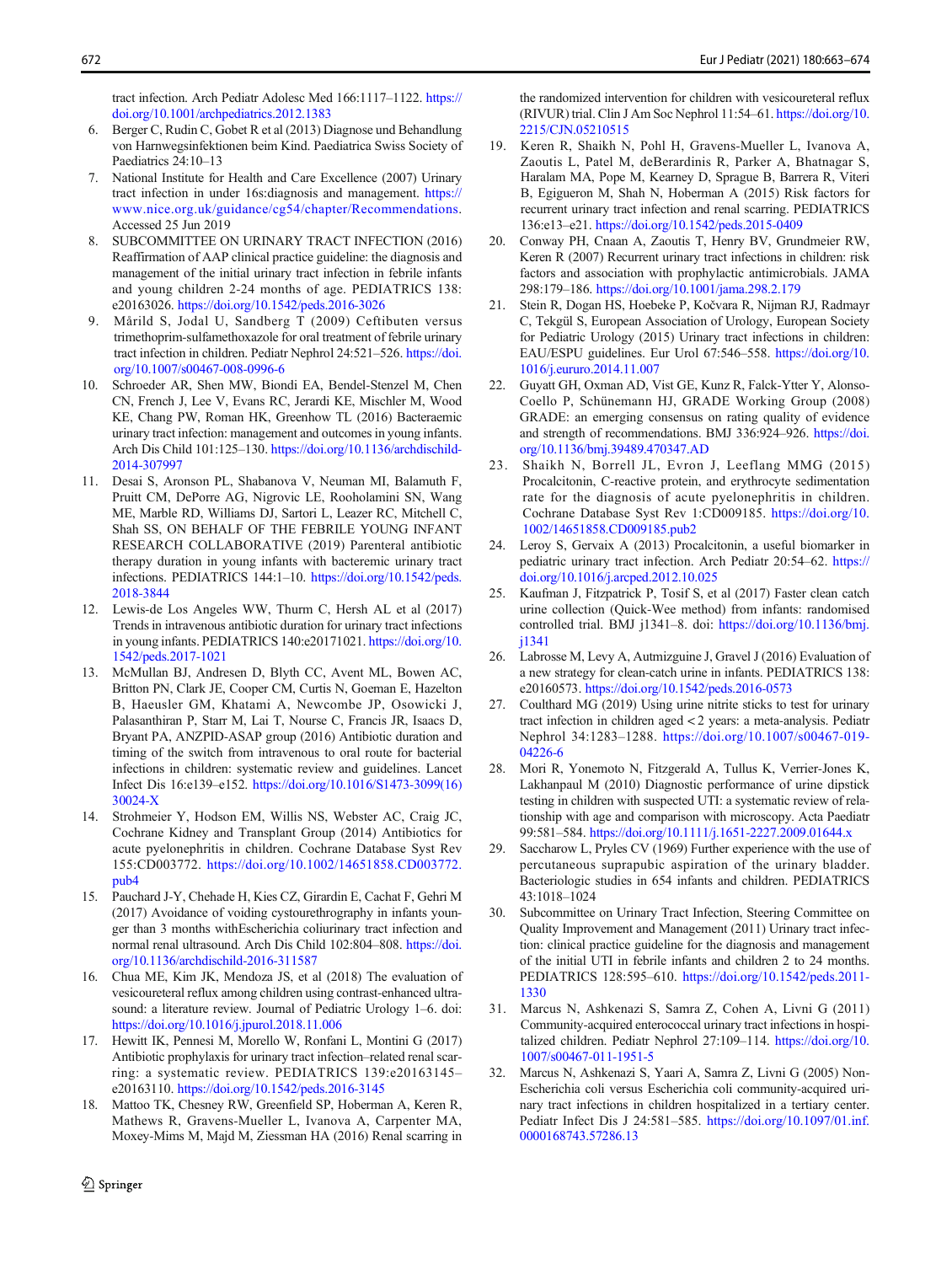- <span id="page-10-0"></span>33. Coulthard MG (2019) Defining urinary tract infection by bacterial colony cou[nts: a case for 100,000 colonies/ml as th](https://doi.org/10.5409/wjcp.v5.i1.136)e best threshold. 1–11. doi: https://doi.org/10.1007/s00467-019-04283-x
- 34. Tullus K (2019) Defining urinary tract infection by bacterial colony coun[ts: a case for less than 100,000 colonies/mL as](https://doi.org/10.1016/s0891-5520(05)70370-6) the threshold. Pediatr Nephrol 34:1651–1653. https://doi.org/10.1007/s00467- 019-04291[-x](https://doi.org/10.1097/QCO.0000000000000019)
- 35. Bitsori M, Raissaki M, Maraki S, Galanakis E (2015) Acute focal bacterial nephritis, pyonephrosis and renal abscess in children. Pediatr Nephrol 30:1987–1993. [https://doi.org/10.](https://doi.org/10.1542/peds.2019-1611)1007/s00467- 015-3141-3
- 36. Bibalo C, Apicella A, Guastalla V, Marzuillo P, Zennaro F, Tringali C, Taddio A, Germani C, Barbi E (2016) [Acute lobar nephritis in](https://doi.org/10.1542/peds.2009-2948) [children: not so e](https://doi.org/10.1542/peds.2009-2948)asy to recognize and manage. World J Clin Pediatr 5:136–142. https://doi.org/10.5409/wjcp.v5.i1.136
- 37. Hansson S, Martinell J, Stokland E, Jodal U (1997) The natural history of bacteriuria in childhood. Infect Dis Clin N Am 11:499– 512. https://doi.org/10.1016/s08[91-5520\(05\)70370-6](https://doi.org/10.1542/peds.2011-0814)
- 38. [Nicol](https://doi.org/10.1542/peds.2011-0814)le LE (2014) Asymptomatic bacteriuria. Curr Opin Infect Dis 27:90–96. https://doi.org/10.1097/QCO.0000000000000019
- 39. Leva NV, Copp HL (2019) An end in sight: shorter duration of parenteral antibiotics in neonates. [PEDIATRICS 144:e20191611](https://doi.org/10.1097/PEC.0b013e3180302c47)– [e20191614.](https://doi.org/10.1097/PEC.0b013e3180302c47) https://doi.org/10.1542/peds.2019-1611
- 40. Brady PW, Conway PH, Goudie A (2010) Length of intravenous antibiotic therapy and treatment failure in infants with urinary tract infections. PEDIATRICS 126:196–203. https://doi.org/1[0.1542/](https://doi.org/10.1056/NEJMoa021698) [peds.2009-2948](https://doi.org/10.1056/NEJMoa021698)
- 41. Bocquet N, Sergent Alaoui A, Jais J-P, Gajdos V, Guigonis V, Lacour B, Cheron G (2012) Randomized trial of oral versus sequential IV/oral antibiotic for acute pyelonephritis in children. PEDIATRICS 129:e269–e275. https://doi.org/10.1542/peds.2011- 0814
- 42. [Magín EC,](https://doi.org/10.1542/peds.2015-2982) García-García J-J, Sert SZ et al (2007) Efficacy of shortterm intravenous antibiotic in neonates with urinary tract infection. Pediatr Emerg Care 23:83–86. https[://doi.org/10.1097/PEC.](https://doi.org/10.1007/s11547-015-0594-1) [0b013e3180302c47](https://doi.org/10.1007/s11547-015-0594-1)
- 43. Hoberman A, Charron M, Hickey RW, Baskin M, Kearney DH, Wald ER (2003) Imaging studies after a first febrile urinary tract infection in young children. N Engl J Med 348:195–202. https:// doi.org/10.1056/NEJMoa021698
- 44. Shaikh N, Hoberman A, Keren R, Gotman N, Docimo SG, Mathews R, Bhatnagar S, Ivanova A, Mattoo TK, Moxey-Mims M, Carpenter MA, Pohl HG, Greenfield S (2016) Recurrent urinary tract infections in [chi](http://orcid.org/0000-0001-6086-6162)ldren with bladder and bowel dysfunction.

PEDIATRICS 137:e20152982. https://doi.org/10.1542/peds. [2015-2982](https://doi.org/10.1055/s-0036-1572418)

- 45. Riccabona M (2015) Imaging in childhood urinary tract infection. La radiologia medica 121:391–401. https://doi.org/10.1007/ s11547-015-0594-1
- 46. Ristola MT, Löyttynie[mi E, Hurme T \(2017\) Factors associated](https://doi.org/10.1136/archdischild-2019-316958) [with abn](https://doi.org/10.1136/archdischild-2019-316958)ormal imaging and infection recurrence after a first febrile urinary tract infection in children. Eur J Pediatr Surg 27:142–149. https://doi.org/10.1055/s-0036-1572418
- 47. Mazzi S, Rohner K, Hayes W, Weitz M (2019) Timing of voiding cystourethrography after febrile urinary tra[ct infection in children: a](https://doi.org/10.1542/peds.2018-0119) [systematic review](https://doi.org/10.1542/peds.2018-0119). Archives of Disease in Childhood archdischild– 2019–316958–6. doi: https://doi.org/10.1136/archdischild-2019- 316958
- 48. Selekman RE, Shapiro DJ, Boscardin J, Williams G, Craig JC, Brandström P, Pennesi M, Roussey-Kesler G, Hari P, Copp HL (2018) Uropathogen resistance and antibiotic prophylaxis: a metaanalysis. PEDIATRICS 142:e20180119. https://doi.org/10.1542/ peds.2018-0119
- 49. de Bessa J, de Carvalho Mrad FC, Mendes EF, Bessa MC, Paschoalin VP, Tiraboschi RB, Sammour ZM, Gomes CM, Braga LH, Bastos Netto JM (2015) Antibi[otic prophylaxis for pre](https://doi.org/10.1080/14787210.2016.1206816)[vention of febrile urin](https://doi.org/10.1080/14787210.2016.1206816)ary tract infections in children with vesicoureteral reflux: a meta-analysis of randomized, controlled trials comparing dilated to nondilated vesicoureteral reflux. J Urol 193:1772–1777. htt[ps://doi.org/10.1016/j.juro.2014.10.092](https://doi.org/10.1016/j.juro.2009.10.038)
- 50. Robinson JL, Le Saux N (2016) Management of urinary tract infections in children in an era of increasing antimicrobial resistance. Expert Rev Anti-Infect Ther 14:809–816. https://doi.org/10.1080/ 14787210.2016.1206816
- 51. Hoebeke [P, Bower W, Combs A, de Jong T, Ya](https://doi.org/10.1016/j.juro.2014.01.110)ng S (2010) Diagnostic evaluation of children with daytime incontinence. J Urol 183:699–703. https://doi.org/10.1016/j.juro.2009.10.038
- 52. Austin PF, Bauer SB, Bower W et al (2014) The standardization of terminology of lower urinary tract function in children and adolescents: update report from the Standardization Committee of the International Children's Continence Society. JURO 191:1863– 1865.e13. https://doi.org/10.1016/j.juro.2014.01.110
- 53. Radmayr C, Bogaert G, Dogan HS, Kocvara J EAU Guideline. EAU Guidelines Office, Arnhem, The Netherlands

Publisher's note Springer Nature remains neutral with regard to jurisdictional claims in published maps and institutional affiliations.

### Affiliations

Michael Buettcher  $1 \oplus \cdot$  Johannes Trueck<sup>2</sup>  $\cdot$  Anita Niederer-Loher<sup>3</sup>  $\cdot$  Ulrich Heininger<sup>4</sup>  $\cdot$  Philipp Agyeman<sup>5</sup>  $\cdot$ Sandra Asner<sup>6</sup> • Christoph Berger<sup>2</sup> • Julia Bielicki<sup>4</sup> • Christian Kahlert<sup>3</sup> • Lisa Kottanattu<sup>7</sup> • Patrick M. Meyer Sauteur<sup>2</sup> • Paolo Paioni<sup>2</sup> • Klara Posfay-Barbe<sup>8</sup> • Christa Relly<sup>2</sup> • Nicole Ritz<sup>4</sup> • Petra Zimmermann<sup>9</sup> • Franziska Zucol<sup>10</sup> • Rita Gobet<sup>11</sup> • Sandra Shavit<sup>12</sup> • Christoph Rudin<sup>13</sup> • Guido Laube<sup>14</sup> • Rodo von Vigier<sup>15</sup> • Thomas J. Neuhaus<sup>16</sup>

Johannes Trueck johannes.trueck@kispi.uzh.ch

Anita Niederer-Loher anita.niederer@kispisg.ch

Ulrich Heininger Ulrich.heininger@ukbb.ch

Philipp Agyeman philipp.agyeman@insel.ch Sandra Asner Sandra.asner@chuv.ch

Christoph Berger Christoph.Berger@kispi.uzh.ch

Julia Bielicki Julia.bielicki@ukbb.ch

Christian Kahlert christian.kahlert@kispisg.ch